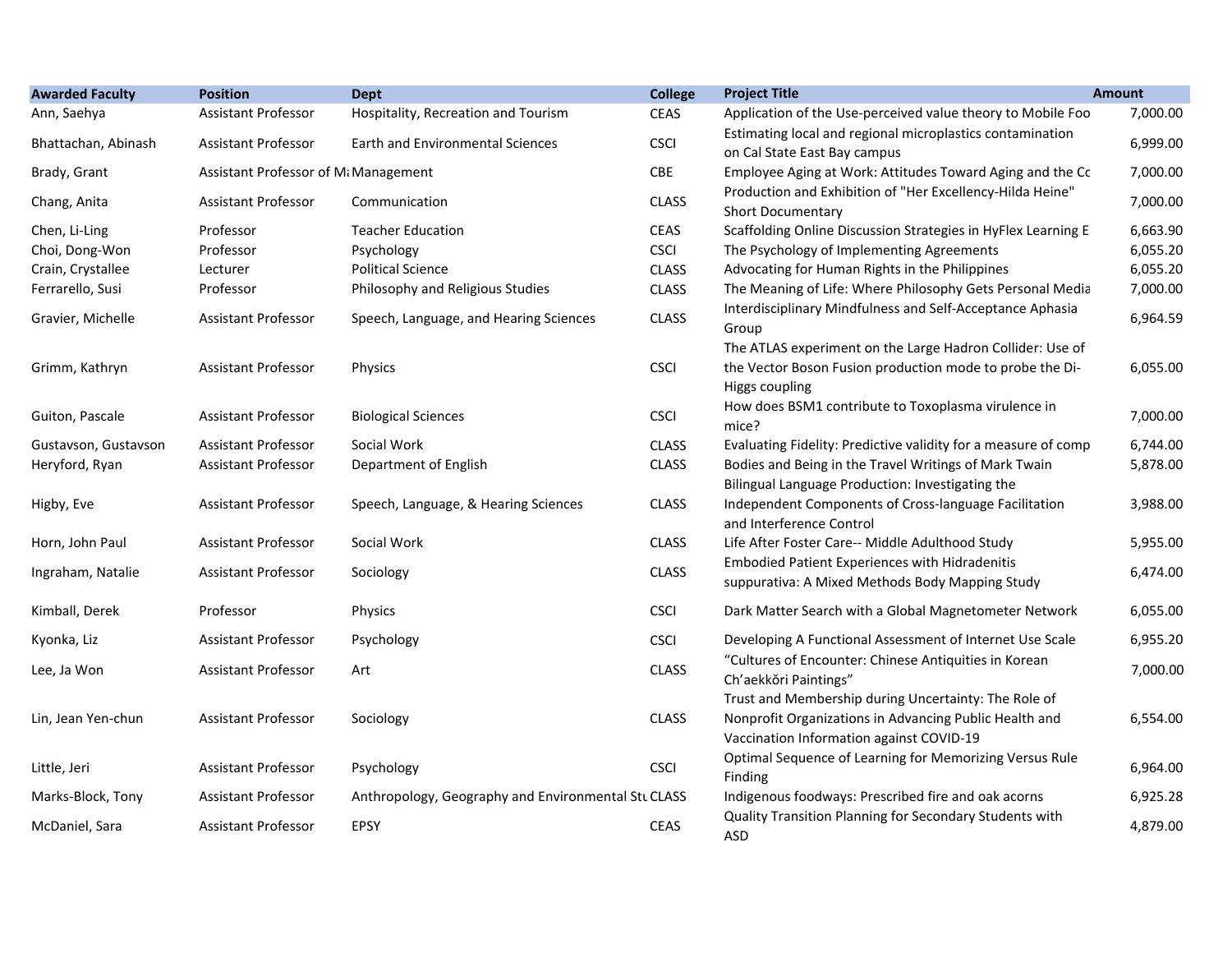| Mendoza, Albert                  | <b>Assistant Professor</b> | Kinesiology                             | <b>CEAS</b>  | 19: impact on physical activity, sedentary behavior and<br>quality of life                                             | 5,794.56 |
|----------------------------------|----------------------------|-----------------------------------------|--------------|------------------------------------------------------------------------------------------------------------------------|----------|
| Misra, Kaumudi                   | Assistant Professor        | Management                              | CBE          | Strategic HR Practices and Tech Teams: Impact on<br>Productivity and Work-Life Balance                                 | 6,998.00 |
| Moreman, Christopher             | Associate Professor        | Philosophy                              | <b>CLASS</b> | Death, Society, and Human Experience                                                                                   | 6,055.20 |
| Moruzzi, Ryan                    | <b>Assistant Professor</b> | Mathematics                             | <b>CSCI</b>  | Research in Discrete Mathematics (RiDMC)                                                                               | 6,055.00 |
| Mukherjea, Arnab                 | Associate Professor        | <b>Health Sciences</b>                  | <b>CSCI</b>  | Health of Diverse South Asian Communities in Northern<br>California                                                    | 5,340.00 |
| Oliver, Jesus                    | <b>Assistant Professor</b> | <b>Mathematics</b>                      | <b>CSCI</b>  | Wave Equations and Data for Social Justice                                                                             | 6,055.20 |
| Paek, Seung Yeop                 | <b>Assistant Professor</b> | Criminal Justice                        | <b>CLASS</b> | Cyberespionage Prevention through Organizational Measure                                                               | 7,000.00 |
| Phipps, Arran                    | <b>Assistant Professor</b> | <b>Physics</b>                          | <b>CSCI</b>  | Charge Amplifier Optimization for Dark Matter Detectors                                                                | 7,000.00 |
| Ramanathan, Pradeep              | Associate Professor        | <b>SLHS</b>                             | <b>CLASS</b> | Intensive Cognitive Rehabilitation Therapy for Traumatic<br><b>Brain Injury</b>                                        | 7,000.00 |
| Reevy-Manning, Gretchen Lecturer |                            | Psychology                              | <b>CSCI</b>  | Differential Predictors of People's Attachments to Romantic<br>Partners & Pet Cats                                     | 6,055.00 |
| Rosario, Jose                    | <b>Assistant Professor</b> | <b>Earth and Environmental Sciences</b> | <b>CSCI</b>  | Sedimentary History of Tropical Storms in Coastal Wetlands                                                             | 6,621.76 |
| Schmeltz, Michael                | <b>Assistant Professor</b> | <b>Public Health</b>                    | <b>CSCI</b>  | Personal Heat Exposure & Heat Mapping of Urban Heat Islan<br>Determination of thermodynamic properties or organic and  | 6,925.25 |
| Seitz, Jeffery                   | Professor                  | <b>Earth and Environmental Sciences</b> | <b>CSCI</b>  |                                                                                                                        | 2,131.00 |
| Sisneros-Thiry, Simone           | <b>Assistant Professor</b> | <b>Mathematics</b>                      | <b>CSCI</b>  | hiamalacular<br>Supporting Alternatives to Exams in Undergraduate<br><b>Mathematics</b>                                | 6,996.00 |
| Sitaraman, Divya                 | <b>Assistant Professor</b> | Psychology                              | <b>CSCI</b>  | Neural mechanisms underlying co-regulation of sleep and<br>social behaviors                                            | 6,919.00 |
| Smith, Ryan                      | Associate Professor        | <b>Physics</b>                          | <b>CSCI</b>  | Probing the transient terahertz response of quantum dots                                                               | 6,055.20 |
| Sommerhalter, Monika             | Professor                  | Chemistry and Biochemistry              | <b>CSCI</b>  | Salinity Stress Response of Pistachios                                                                                 | 6,055.00 |
| Stanton, Michael                 | Assistant Professor        | <b>Health Sciences</b>                  | <b>CSCI</b>  | R34 Grant Proposal - A Life Course Approach Exploring the<br>Role of Psychosocial Stress in the Development of Obesity | 7,000.00 |
|                                  |                            |                                         |              | The influence of white consciousness and Islamophobia on                                                               |          |
| Stempel, Carl                    | Professor                  | Sociology                               | <b>CLASS</b> | political attitudes among whites in the San Joaquin Valley,<br>California                                              | 7,000.00 |
| Tinnacher, Ruth                  | <b>Assistant Professor</b> | Chemistry and Biochemistry              | <b>CSCI</b>  | Uranium Adsorption and Reduction Processes Under<br><b>Anaerobic Conditions</b>                                        | 7,000.00 |
|                                  |                            |                                         |              | Combining Proteomics and Transcriptomics to Unravel                                                                    |          |
| Uhde-Stone, Claudia              | Professor                  | <b>Biological Sciences</b>              | <b>CSCI</b>  | Signal Transduction Pathways in Response to Iron and                                                                   | 7,000.00 |
|                                  |                            |                                         |              | Phosphate Deficiency in Soybean                                                                                        |          |
| Wang, Lan                        | <b>Associate Professor</b> | Management                              | CBE          | Product-Return-Based Price Discrimination and Return Polici                                                            | 6,437.81 |
| Yap, Shirley                     | Professor                  | <b>Mathematics</b>                      | <b>CSCI</b>  | A good neighbor theorem for tetrahedralizations                                                                        | 6,055.20 |
|                                  |                            |                                         | CBE          | Intergenerational democracy for sustainable resource                                                                   | 6,990.00 |
| You, Jung                        | Associate Professor        | Economics                               |              | ممندمم الم                                                                                                             |          |

|       |              | Online Interprofessional Aphasia Group Fitness for COVID-                                                                             |          |
|-------|--------------|---------------------------------------------------------------------------------------------------------------------------------------|----------|
|       | <b>CEAS</b>  | 19: impact on physical activity, sedentary behavior and<br>quality of life                                                            | 5,794.56 |
|       | <b>CBE</b>   | Strategic HR Practices and Tech Teams: Impact on<br>Productivity and Work-Life Balance                                                | 6,998.00 |
|       | <b>CLASS</b> | Death, Society, and Human Experience                                                                                                  | 6,055.20 |
|       | <b>CSCI</b>  | Research in Discrete Mathematics (RiDMC)                                                                                              | 6,055.00 |
|       | <b>CSCI</b>  | Health of Diverse South Asian Communities in Northern<br>California                                                                   | 5,340.00 |
|       | <b>CSCI</b>  | Wave Equations and Data for Social Justice                                                                                            | 6,055.20 |
|       | <b>CLASS</b> | Cyberespionage Prevention through Organizational Measure                                                                              | 7,000.00 |
|       | <b>CSCI</b>  | Charge Amplifier Optimization for Dark Matter Detectors                                                                               | 7,000.00 |
|       | <b>CLASS</b> | Intensive Cognitive Rehabilitation Therapy for Traumatic<br><b>Brain Injury</b>                                                       | 7,000.00 |
|       | <b>CSCI</b>  | Differential Predictors of People's Attachments to Romantic<br>Partners & Pet Cats                                                    | 6,055.00 |
| ences | <b>CSCI</b>  | Sedimentary History of Tropical Storms in Coastal Wetlands                                                                            | 6,621.76 |
|       | <b>CSCI</b>  | Personal Heat Exposure & Heat Mapping of Urban Heat Islan<br>Determination or thermodynamic properties or organic and                 | 6,925.25 |
| ences | <b>CSCI</b>  | hinmologular                                                                                                                          | 2,131.00 |
|       | <b>CSCI</b>  | Supporting Alternatives to Exams in Undergraduate<br>Mathematics                                                                      | 6,996.00 |
|       | <b>CSCI</b>  | Neural mechanisms underlying co-regulation of sleep and<br>social behaviors                                                           | 6,919.00 |
|       | <b>CSCI</b>  | Probing the transient terahertz response of quantum dots                                                                              | 6,055.20 |
|       | <b>CSCI</b>  | Salinity Stress Response of Pistachios                                                                                                | 6,055.00 |
|       | <b>CSCI</b>  | R34 Grant Proposal - A Life Course Approach Exploring the<br>Role of Psychosocial Stress in the Development of Obesity                | 7,000.00 |
|       | <b>CLASS</b> | The influence of white consciousness and Islamophobia on<br>political attitudes among whites in the San Joaquin Valley,<br>California | 7,000.00 |
|       | <b>CSCI</b>  | Uranium Adsorption and Reduction Processes Under<br><b>Anaerobic Conditions</b>                                                       | 7,000.00 |
|       |              | Combining Proteomics and Transcriptomics to Unravel                                                                                   |          |
|       | <b>CSCI</b>  | Signal Transduction Pathways in Response to Iron and<br>Phosphate Deficiency in Soybean                                               | 7,000.00 |
|       | <b>CBE</b>   | Product-Return-Based Price Discrimination and Return Polici                                                                           | 6,437.81 |
|       | <b>CSCI</b>  | A good neighbor theorem for tetrahedralizations                                                                                       | 6,055.20 |
|       | <b>CBE</b>   | Intergenerational democracy for sustainable resource<br>allocation                                                                    | 6,990.00 |
|       |              |                                                                                                                                       |          |